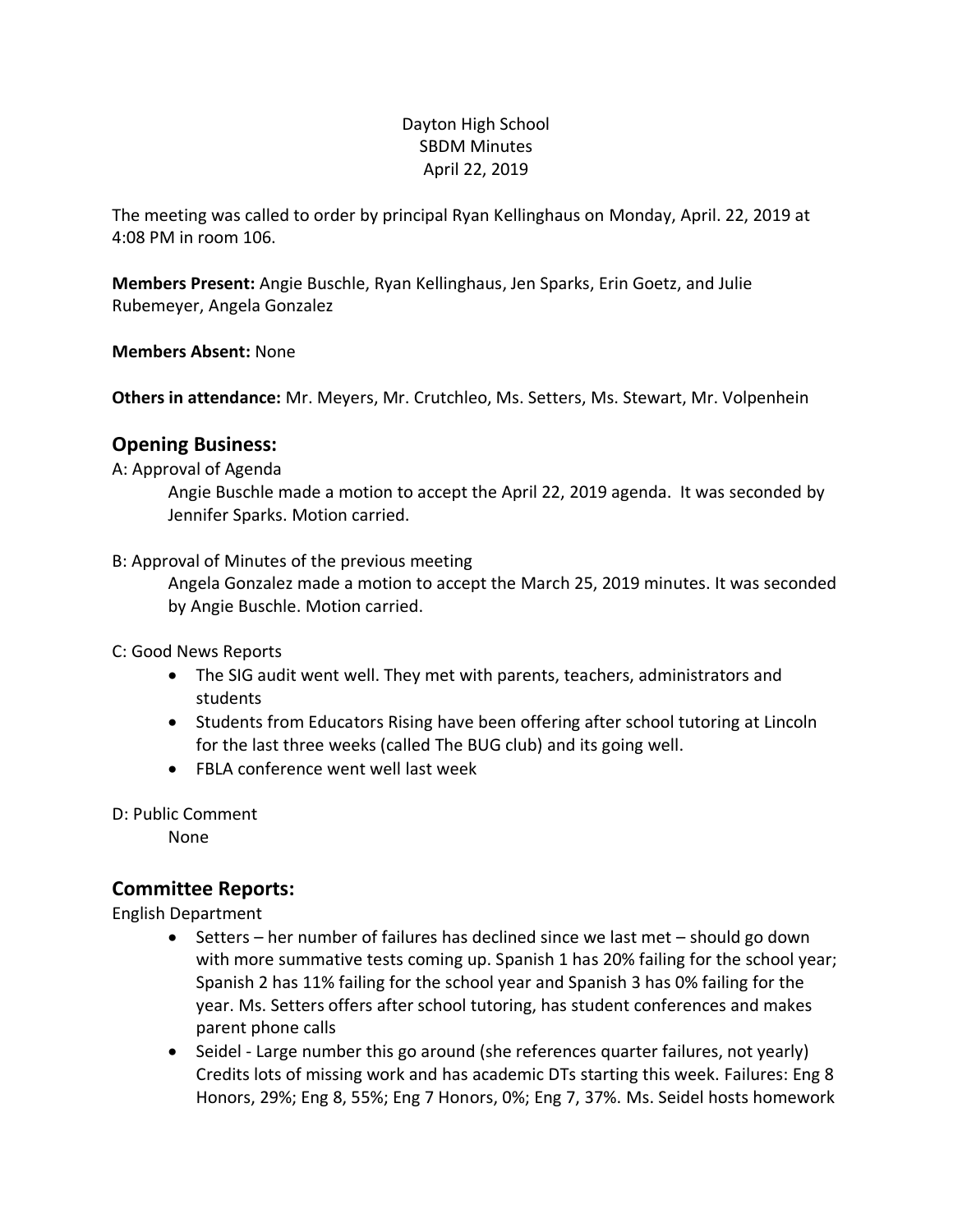help, offers make up test, has parent phone calls and student conferences. The summative this Friday should also help grades.

- Hellmann Also did 4<sup>th</sup> Q numbers. Reading RTI 7<sup>th</sup>, 19%; Reading RTI 8<sup>th</sup>, 9%, 7<sup>th</sup> Journalism, 12%; 8<sup>th</sup> Journalism 7%. Mr. Hellmann has student conferences, goal setting, Academic DT and help during Friday school.
- Culbertson Also did 4<sup>th</sup> Q numbers. Eng 1, 38%; Eng 1 Honors, 0%; Eng 2, 34%; Eng 2 Honors 9%. Ms. Culbertson has student conferences, make up work days, academic detentions, and extra copies online
- Volpenhein Seniors are starting to check out. 4 students are on watch for passing for the year and administration is aware of these students as this is required to graduate. Eng 11 Honors, 0% for the year; Eng 11, 3% for the year; Eng 12, 18% for the year. Mr. Volpenhein offers alternate assignments, student conferences, and makes parent phone calls.

## Practical Living

- Stewart did failures for the year.  $1 \text{ MS}$  (7<sup>th</sup> grade) failing Keyboarding because he doesn't do his work; 3 most likely and 3 on the fence for failing Digital Literacy for the year. No one failing Business Principles
- Workman  $8<sup>th</sup>$  grade Health/PE, 6%; 7<sup>th</sup> grade rotation, 21%; Intro to Phys Ed, 0%, Advanced Phys Ed, 0%.
- Crutchleo Financial Literacy; 1 out of 21 failing, MOS 1 out of 25 (29 are MOS cert and 10 are ASK certified or Career Ready); Business Communication, 1 out of 26

# **Student Achievement Report/Data and School Improvement Planning**

State field tests for sophomores, upcoming ACT, upcoming KPREP, March ACT scores, CERT 8th grade

Sophomores took state field tests Friday – means nothing, state establishing criteria for future

ACT on Wed (combo of sophomores and juniors

KPREP coming up in May

CERT - 8<sup>th</sup> grade is being pulled off testing schedule (using CASE and KPREP data instead for 9<sup>th</sup> gr RTI placement)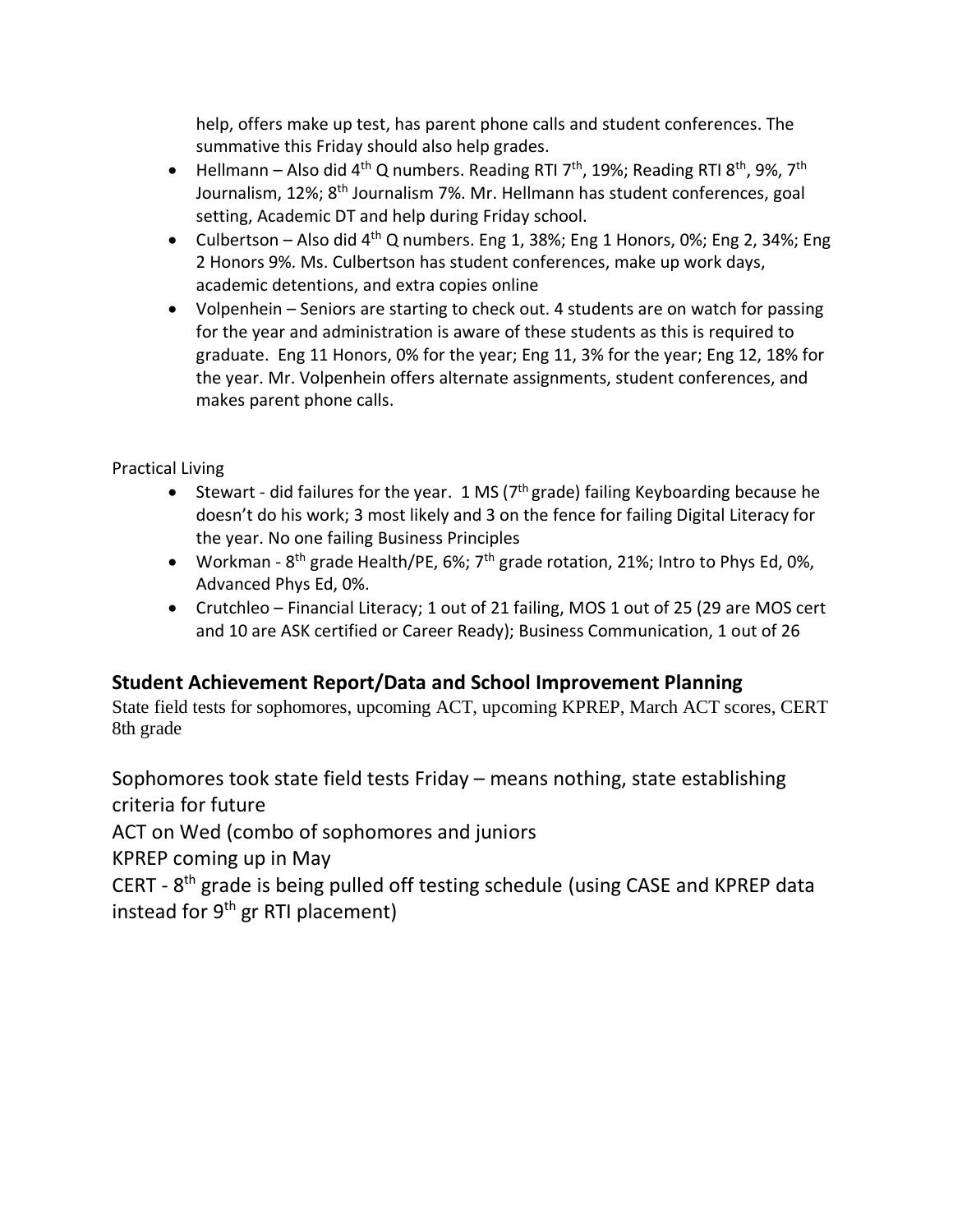## **Bylaw or Policy Review / Readings/ Adoption:**

- a. Possible high school credits for 8th grade students for next year? Conversation that we can continue with the new principle since we decided that would be a decision for next year.
- b. Parent involvement policy

Have the rough draft with our last changes; and the noted-up copy behind it. Next month we can approve corrections but we need to look through and make sure everything has been added.

c. Cords for years vs. credits?... Policy 8.04

Changed the wording in policy to remove "years" to "credits" to cover those students earning a Spanish credit in 8th grade Instead of "Military Ready" it will read "A student has joined a branch of the US military" Remove last sentence saying "Below is a list of …. their time in high school." Change Hoxworth Cord to say students who have donated TWO times instead of 4 times. Ruby motioned, Buschle seconded it

d. Math elective vs math credit for Alg in 8th grade?... Policies 1.05 and 1.03 Need to clarify laws: Do you need 4 HS years of math or 4 HS math credits Need to pull Rick in to check rules before deciding

#### **New Business**

a. SBDM Elections –

Parent member election results and upcoming teacher member election Erin Goetz; Cheryl Spahr, Ed Crutchleo, Brad Campbell running for teacher spot; both parents re-elected.

b. Posted positions/hiring

K scheduling 4 interviews for 30 min each (2 business, 2 math)

## **Old Business**

a. Master schedule

Mr. K and Mr. Wolf have been working on this new FLEX schedule; 90% done; have been scheduling kids in to make sure it works; just not finished 100% yet